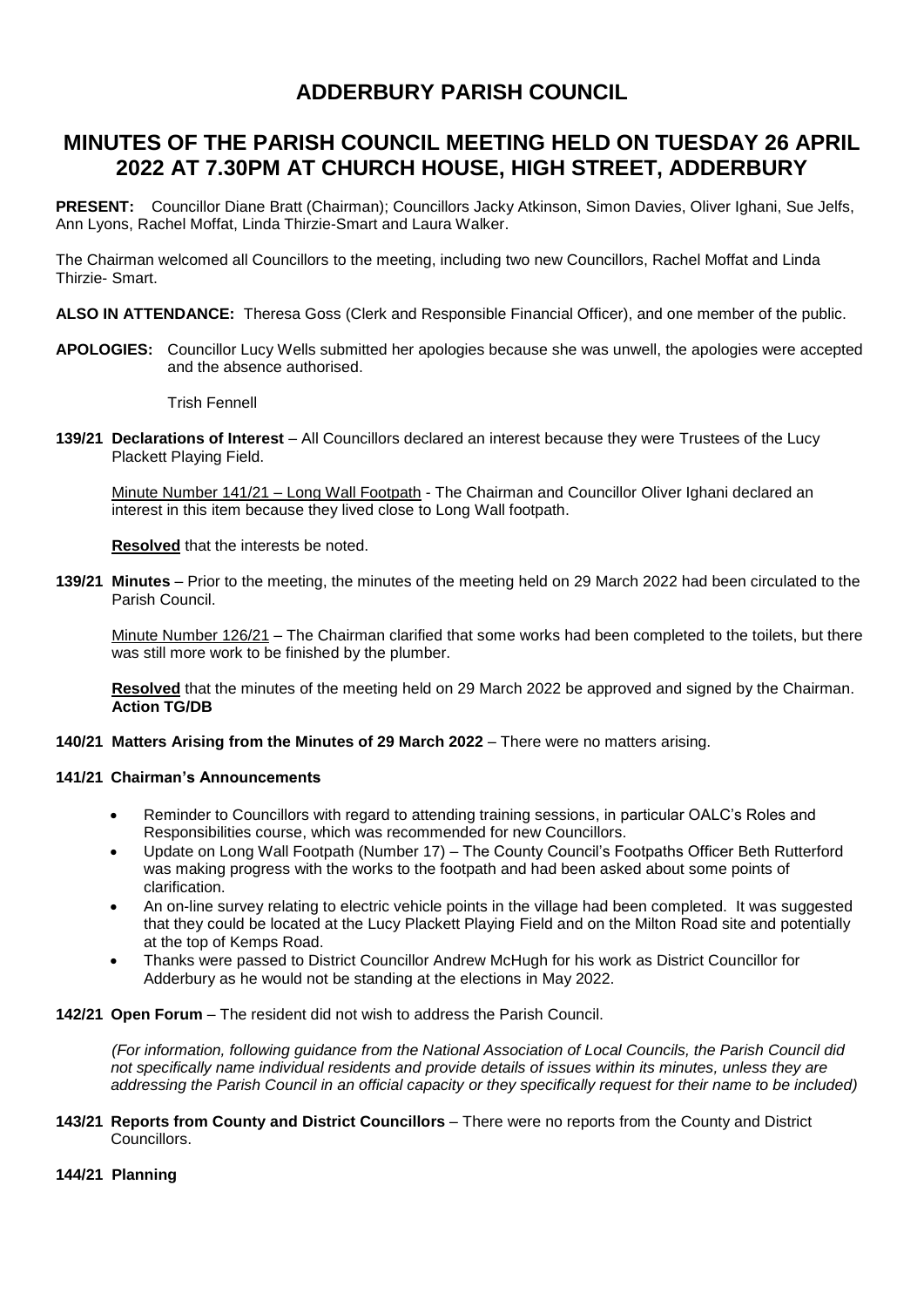i) Planning Applications/Works to Trees – Prior to the meeting, the details of the planning applications/works to trees which had been considered by the Parish Council, since the last meeting, had been circulated.

**Resolved** that, it be noted and approved that, no objections or observations had been made by the Parish Council in respect of the following planning applications/works to trees:

| 22/00758/TCA | 11 Lake Walk, Adderbury<br>Tree works                    |
|--------------|----------------------------------------------------------|
| 22/00736/TCA | The Ridings 1, Lambourne Way, Adderbury<br>Tree works    |
| 22/00786/TCA | 24 Round Close Road, Adderbury<br>Tree works             |
| 22/00888/TCA | Westway Cottage, Horn Hill Road, Adderbury<br>Tree works |
| 22/00890/TPO | South House, The Green, Adderbury<br>Tree works          |

**Resolved** that, it be noted and approved that, objections had been made by the Parish Council in respect of the following planning applications/works to trees: None

**Resolved** that, it be noted that the Parish Council was considering the following planning applications/works to trees:

| 22/00959/REM | OS Parcel 9100 Adjoining And East Of Last House Adjoining And North Of, Berry<br>Hill Road, Adderbury<br>Reserved matters application pursuant to outline planning permission<br>19/00963/OUT to discharge all remaining reserved matters (appearance,<br>landscaping, layout and scale), the full discharge of conditions 1, 14, 17, 18 and 20<br>and the partial discharge of conditions 5, 7, 11, 12, 13, 19 and 23. |
|--------------|-------------------------------------------------------------------------------------------------------------------------------------------------------------------------------------------------------------------------------------------------------------------------------------------------------------------------------------------------------------------------------------------------------------------------|
| 22/00980/F   | Quarry Farm, Oxford Road, Adderbury<br>Full planning application for the provision of an access track and passing bays to<br>facilitate a Class Q change of use to residential (extension of existing farm track)                                                                                                                                                                                                       |
| 22/00989/LB  | White Lion Cottage, Oxford Road, Adderbury,<br>Replacement front door and top floor rooflight                                                                                                                                                                                                                                                                                                                           |

ii) Planning Results – The results of planning application determined by Cherwell District Council since the last meeting of the Parish Council, had been circulated to all Councillors prior to the meeting.

**Resolved** that the report be noted.

iii) OS Parcel 9100 Adjoining and East of Last House Adjoining and North of, Berry Hill Road, Adderbury – The developer for this site, Hayfield Homes, had requested a meeting with the Parish Council.

**Resolved** that a meeting be arranged with Hayfield Homes and a separate meeting be arranged for residents who live adjacent to the site. **Action TG**

#### **145/21 Village Matters**

i) Traffic Calming – The Chairman reported that the proposed 20mph speed restriction survey had been circulated in the village and the deadline was 31 May 2022. The County Council had also completed the speed and volume traffic survey on behalf of the Parish Council and the results had been received.

**Resolved** that the report be noted.

ii) FOCAL – Prior to the meeting, Councillor Jacky Atkinson had circulated a report on the work of FOCAL.

**Resolved** that the report be noted.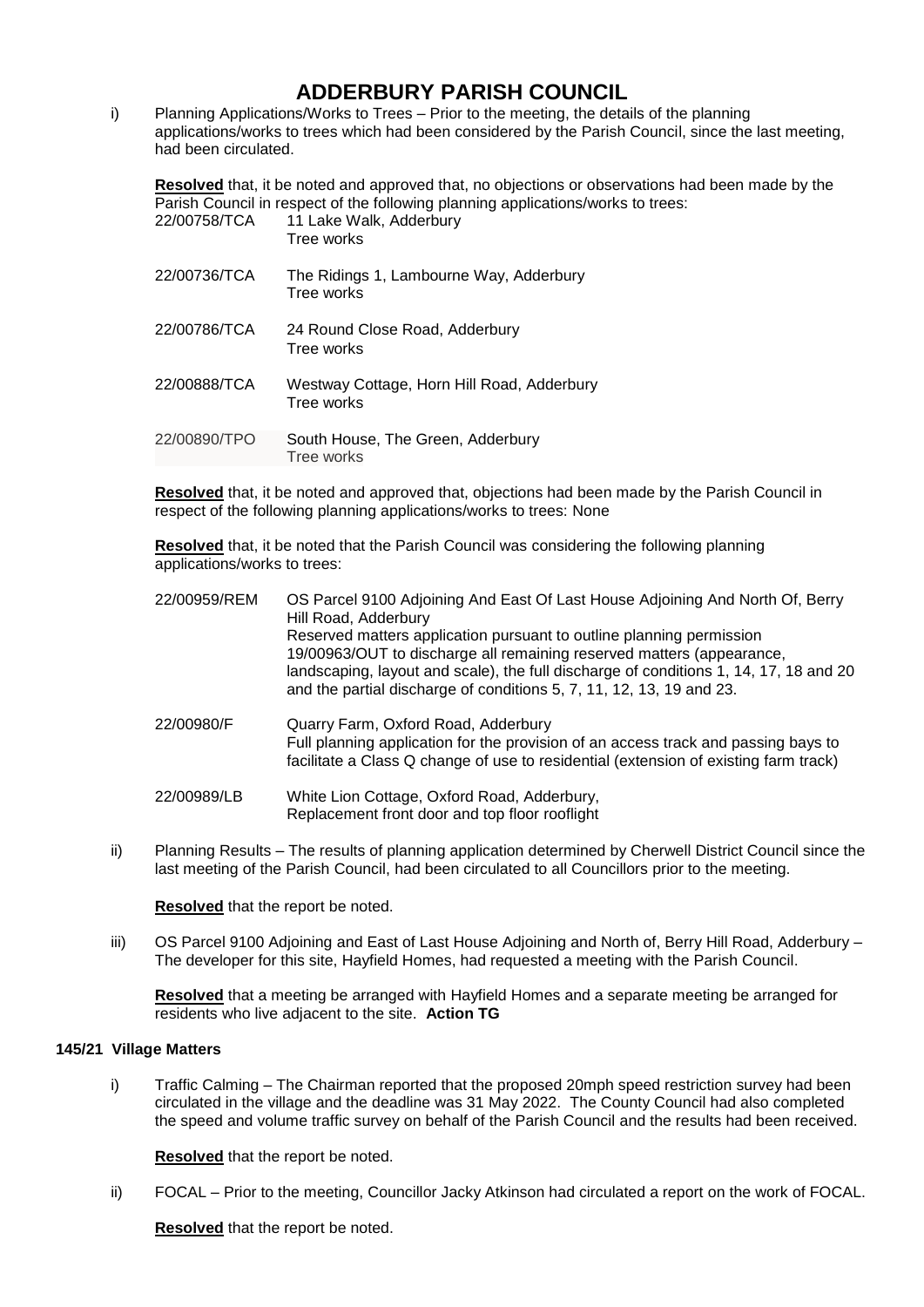iii) The Milton Road Community Project – Prior to the meeting, the Chairman had circulated a progress report on the Milton Road community project.

### **Resolved** that:

- 1) the report be approved;
- 2) the Chairman and Clerk be authorised to continue the management of the land and the pitch area including the mowing and other requirements like fertiliser and spraying of weeds;
- 3) the Project Management Team be authorised to continue working with the WFAC residents' group to progress the Building Phase of the project; and
- 4) the Chairman and Architect be authorised to continue to work on the discharge of planning conditions.
- iv) HM The Queen's Platinum Jubilee Events The Chairman reported that there was a meeting on 5 May 2022 and numerous events were being held over the bank holiday weekend. A grant application had been submitted to Cherwell District Council and further information on the finances now needed to be added to the application.

**Resolved** that the report be noted.

v) Bench Survey – Rod Head attended the meeting and circulated a review of the bench survey, which included all the benches in the village. Rod was thanked for attending the meeting and for all his work updating the survey.

#### **Resolved** that:

- 1) the report be noted; and
- 2) the updated information on the bench survey be forwarded to Councillor Lucy Wells to progress. **Action TG**

### **146/21 Parish Council Matters**

i) Vacancies – The Chairman reported that there was one application for co-option onto the Parish Council.

#### **Resolved** that Joel Greenberg be co-opted onto the Parish Council. **Action TG**

ii) Parish Council Surgery – Councillor Simon Davies reported that two residents attended the Surgery on 2 April 2022 and reported that the gravel footpath by the junction of Horn Hill Road and Milton Road was unsafe, as well as the footpath along Horn Hill Road to the Cemetery.

**Resolved** that the report be noted and the issue with the footpaths be reported to the County Council's Fix My Street web site. **Action TG**

iii) Committee Minutes and Recommendations – Prior to the meeting, the minutes of the Staffing Committee held on 24 March 2022 had been circulated to the Parish Council.

There had not been a meeting of the Environment Committee since the last meeting of the Parish Council.

**Resolved** that the minutes be noted and the recommendations be approved.

- iv) Health and Safety The Parish Council considered a number of health and safety inspections.
	- Play area inspection at The Rise Councillor Simon Davies advised there were no issues and the cradle seat would be replaced shortly.
	- Play area inspection at the Lucy Plackett Playing Field Councillor Ann Lyons reported the gate into the play area was often not closed which allowed dogs and foxes to get in. Councillor Simon Davies would be taking over responsibility for monitoring and inspecting the play area from Councillor Ann Lyons.
	- Adderbury Lakes The Chairman reported that there were no issues at the Lakes.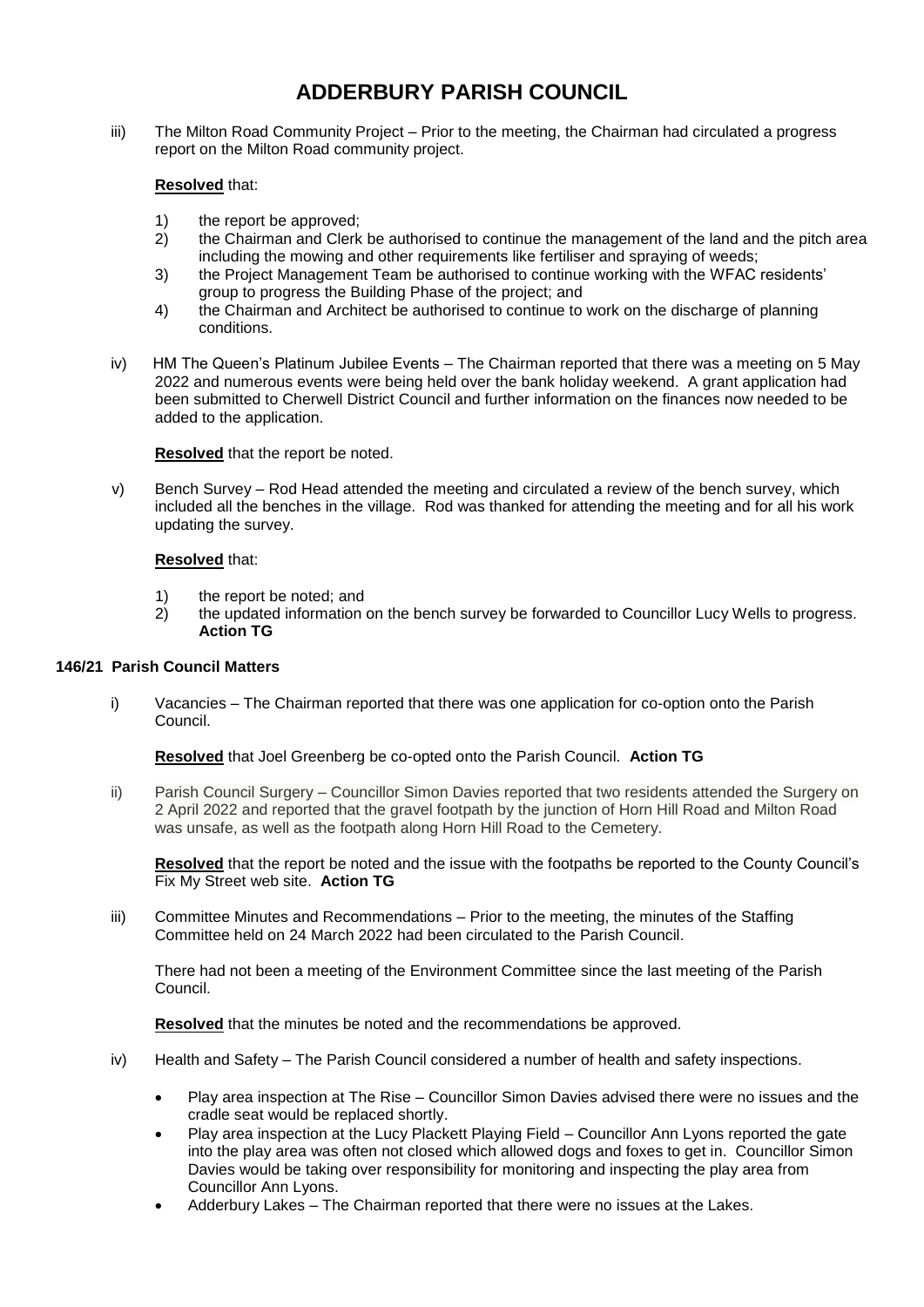vi) Parish Council Newsletter/Communication with the Village – The Parish Council discussed producing a Parish Council Newsletter.

**Resolved** that the current monthly Parish Council report no longer be published in Contact and this be replaced by a more reader friendly two page document. **Action All Councillors**

v) Termination of Tenancy at Walled Garden Allotments – The Parish Council considered terminating the tenancy on plot 17A at the Walled Garden Allotments.

### **Resolved** that:

- 1) tenancy on plot 17A be terminated and the tenant be given one month's notice, in accordance with the Conditions of Tenancy; and **Action TG**
- 2) tenants at the Walled Garden Allotments be reminded not to neglect their plots and that they should be tended to regularly. **Action TG**

### **147/21 Finance**

i) Covid-19 Grant Funding – The Parish Council discussed using the remaining £550 Covid-19 grant funding for replacement book stock at Adderbury Library. This grant funding had initially been awarded to FOCAL by Cherwell District Council for an alternative purpose, but their permission had been sought for use on the book stock.

### **Resolved** that:

- 1) the funding of £550.00 from the Covid-19 fund for new book stock, be approved; and
- 2) it be noted that Cherwell District Council has given its approval for this expenditure.
- ii) Accounts The Clerk submitted to the Parish Council, the accounts to be paid.

**Resolved** that the following accounts for payment be approved:

| Theresa Goss - Salary and Expenses for April 2022                                     |         |  |
|---------------------------------------------------------------------------------------|---------|--|
| HMRC - Payment for April 2022                                                         |         |  |
| Oxfordshire County Council - Clerks Pension for April 2022                            |         |  |
| Theresa Goss - Petty Cash Top-Up                                                      | £47.02  |  |
| Eco Web Hosting - Email hosting                                                       | £5.99   |  |
| Oxfordshire Neighbourhood Plan Alliance (ONPA) - Annual Subs                          | £50.00  |  |
| Adderbury Methodist Church - Room Hire                                                |         |  |
| Andy Loos Ltd - Toilets for Day of Dance                                              | £196.80 |  |
| Oxfordshire Association of Local Councils - Training for R Moffat                     | £132.00 |  |
| Oxfordshire Association of Local Councils - Training for J Atkinson                   | £132.00 |  |
| Auditing Solutions Ltd - Internal Audit Report 2021/2022                              | £144.00 |  |
| G&S Window Cleaning - Gutter Cleaning at Lucy Plackett Activity Centre                | £50.00  |  |
| Cherwell District Council - Emptying dog waste bins for winter period                 |         |  |
| TaxAssist Accountants - Payroll Services 2022/2023                                    |         |  |
| Thomas Fox Landscaping and Maintenance - Grass cutting March 2022                     |         |  |
| 4 <sup>th</sup> Corner Landscaping – Grass Cutting at the Lucy Plackett Playing Field |         |  |
| 4th Corner Landscaping - Grass Cutting at the Milton Road Field                       |         |  |
| 4th Corner Landscaping - Allotment and Cemetery Maintenance                           |         |  |
| Adderbury Platinum Jubilee Fund - Stall for Jubilee Celebrations                      |         |  |
| Kerry Davison - Padlock for gate at the Lucy Plackett Playing Field                   |         |  |

iii) Bank Reconciliation, Uncashed Payment & Income Since the last Meeting - Prior to the meeting, the Clerk had circulated the income which had been received since the last meeting, the uncashed payments and the bank reconciliation, as at 26 April 2022 for the accounts at Unity Trust Bank and the Cambridge Building Society.

**Resolved** that the income and the bank reconciliation be noted.

iv) Financial Report - Prior to the meeting, the Clerk had circulated the financial report as 26 April 2022.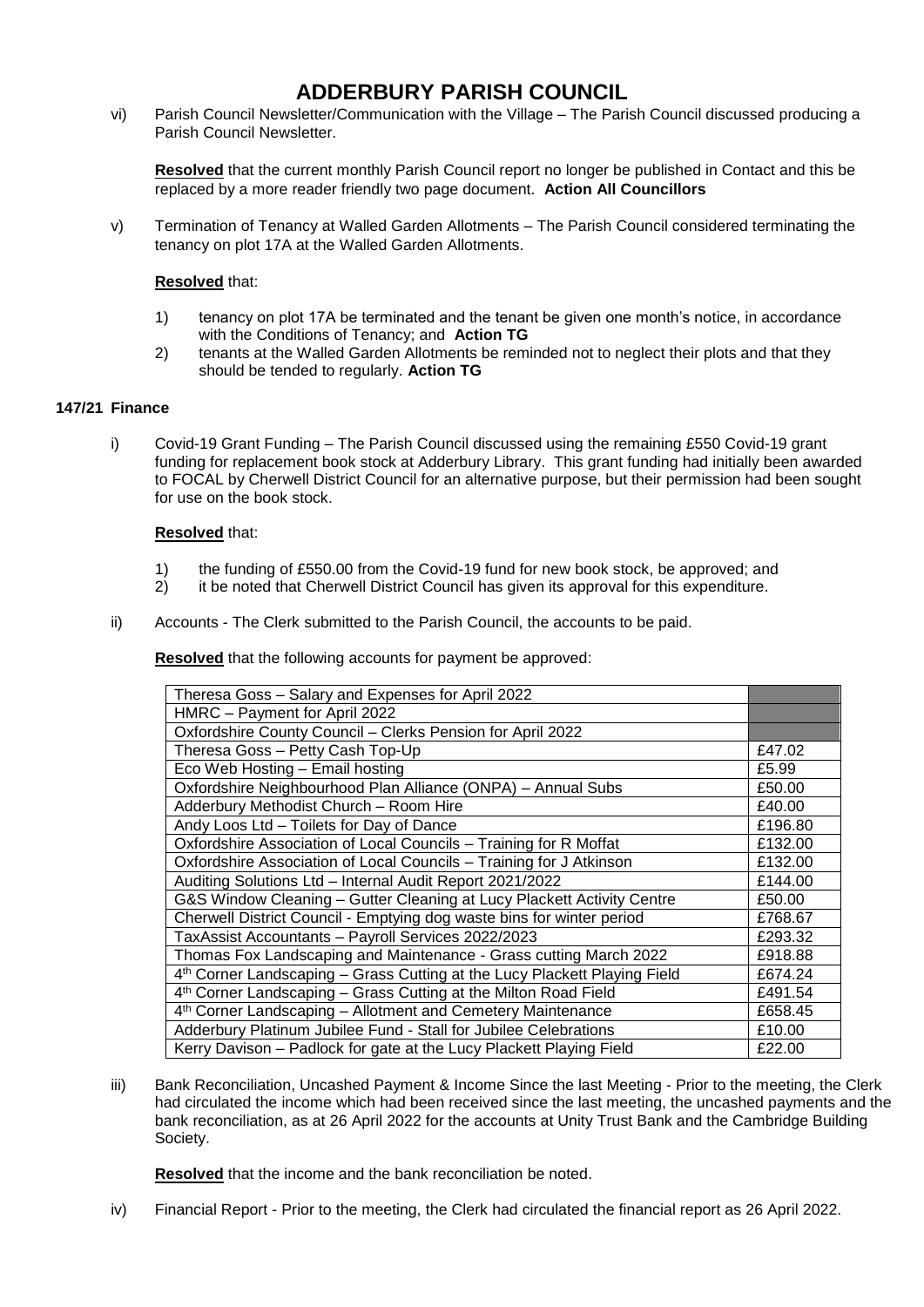**Resolved** that the report be noted.

v) Parish Council Grants – The Chairman reported that there was £400 remaining in the Parish Council grants budget and suggested that this amount should be allocated to the Party in the Park and Adderbury Park Football Club.

### **Resolved** that:

- 1) further details on the arrangements for Party in the Park on 11 June 2022 be obtained from the organisers; and
- 2) the following grants for 2022/2023 be allocated:
- Party in the Park £150

 Adderbury Park Football Club - £250 **Action TG/DB**

vi) Tree Works at Adderbury Lakes – The Chairman advised that a quote had been received from Acreman's Arboricultural for works to trees at Adderbury Lakes.

**Resolved** that the Chairman and Clerk be given delegated authority to obtain further quotes for the tree works at Adderbury Lakes and be authorised to accept one of the quotes accordingly. **Action TG**

vii) Councillor to Monitor Financial Matters – The Parish Council discussed appointing a Councillor to monitor the Parish Council's financial matters, in conjunction with the Clerk and Responsible Financial Officer.

**Resolved** that Councillor Rachel Moffat be appointed to monitor financial matters. **Action TG**

viii) Members Allowances 2022/2023 – Prior to the meeting, the report of the Independent Remuneration Panel 2022/2023 had been circulated to the Parish Council.

### **Resolved** that:

- 1) the report be noted;
- 2) no basic allowances be paid to Councillors for 2022/2023; and
- 3) travel and subsistence be paid in accordance with the report, on production of receipts.
- ix) Accounts 2021/2022 The Parish Council considered the Annual Governance and Accountability Return for the year ended 31 March 2022 and the Receipts and Payments as at 31 March 2022.

### **Resolved** that:

- i) the Receipts & Payments Account as at 31 March 2022 be approved; and
- ii) the Annual Governance Statement 2021/2022 (Section 1) and the Accounting Statement for 2021/2022 (Section 2) be approved. **Action TG**
- v) Internal Auditor's Report 2021/2022 Prior to the meeting, the Parish Council had received the Internal Auditors final report for 2021/2022.

**Resolved** that the report and recommendations be noted.

**148/21 Correspondence** – The Chairman reported that following the Day of Dance on Saturday 23 April 2022, issues had arisen with regard to returning the signage for the road closure, to the County Council's Deddington depot. It was agreed this matter would be discussed at the next meeting. **Action TG**

The Clerk advised that Oxfordshire Association of Local Councils had circulated a template letter, which it was suggesting should be sent to Victoria Prentis MP, asking for her support with regard to Parish Council meetings being held on-line and that the law should be changed to allow for this. It was agreed that the letter should be sent. **Action TG**

### **THE LUCY JANE PLACKETT CHARITY**

(No items)